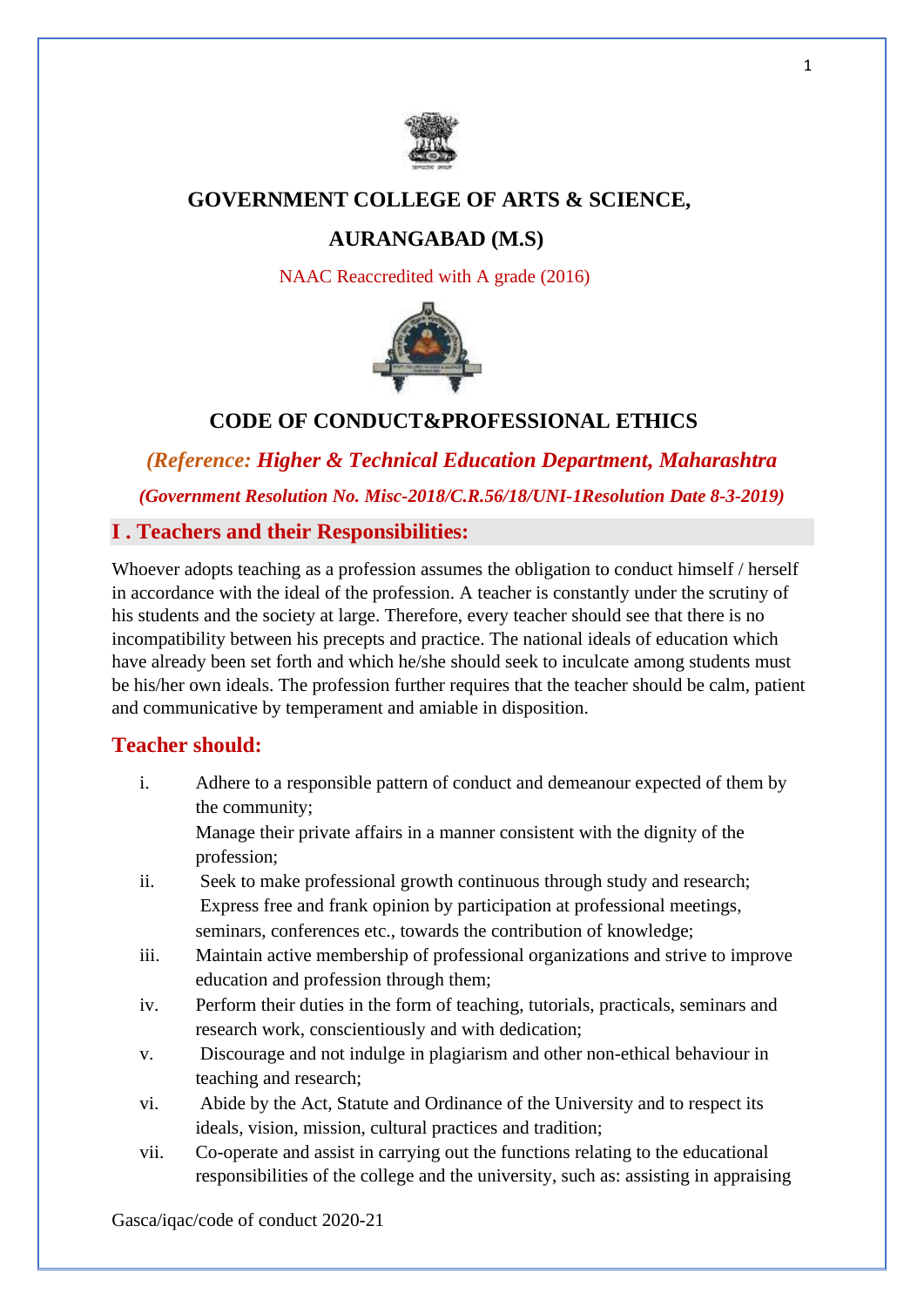applications for admission, advising and counselling students as well as assisting to conduct of university and college examinations, including supervision, invigilation and evaluation; and

viii. Participate in extension, co-curricular and extra-curricular activities, including the community service

# **II. Teachers and Students**:

## **Teachers Should**

- i. Respect the rights and dignity of the student in expressing his/her opinion;
- ii. Deal justly and impartially with students regardless of their religion, cast gender, political, economic, social and physical characteristics;
- iii. Recognise the difference in aptitude and capabilities among students and strive to meet their individual needs;
- iv. Encourage students to improve their attainments, develop their personalities and at the same time contribute to community welfare;
- v. Inculcate among students' scientific temper, spirit of inquiry and ideals of democracy, patriotism, social justice, environmental protection and peace;
- vi. Treat the students with dignity and not behave in a vindictive manner towards any of them for any reason;
- vii. Pay attention to only the attainment of the student in the assessment of merit; Make themselves available to the students even beyond their class hours and help and guide students without any remuneration or reward;
- viii. Aid students to develop an understanding of our national heritage and national goals; and
- ix. Refrain from inciting students against other students, colleagues or administration.

## **III. Teachers and Colleagues:**

#### **Teachers should**

- i. Treat other members of the profession in the same manner as they themselves wish to be treated;
- ii. Speak respectfully of other teachers and render assistance for professional betterment;
- iii. Refrain from making unsubstantiated allegations against colleagues to higher authorities; and
- iv. Refrain from allowing considerations of caste, creed, religion, race or sex in their professional endeavour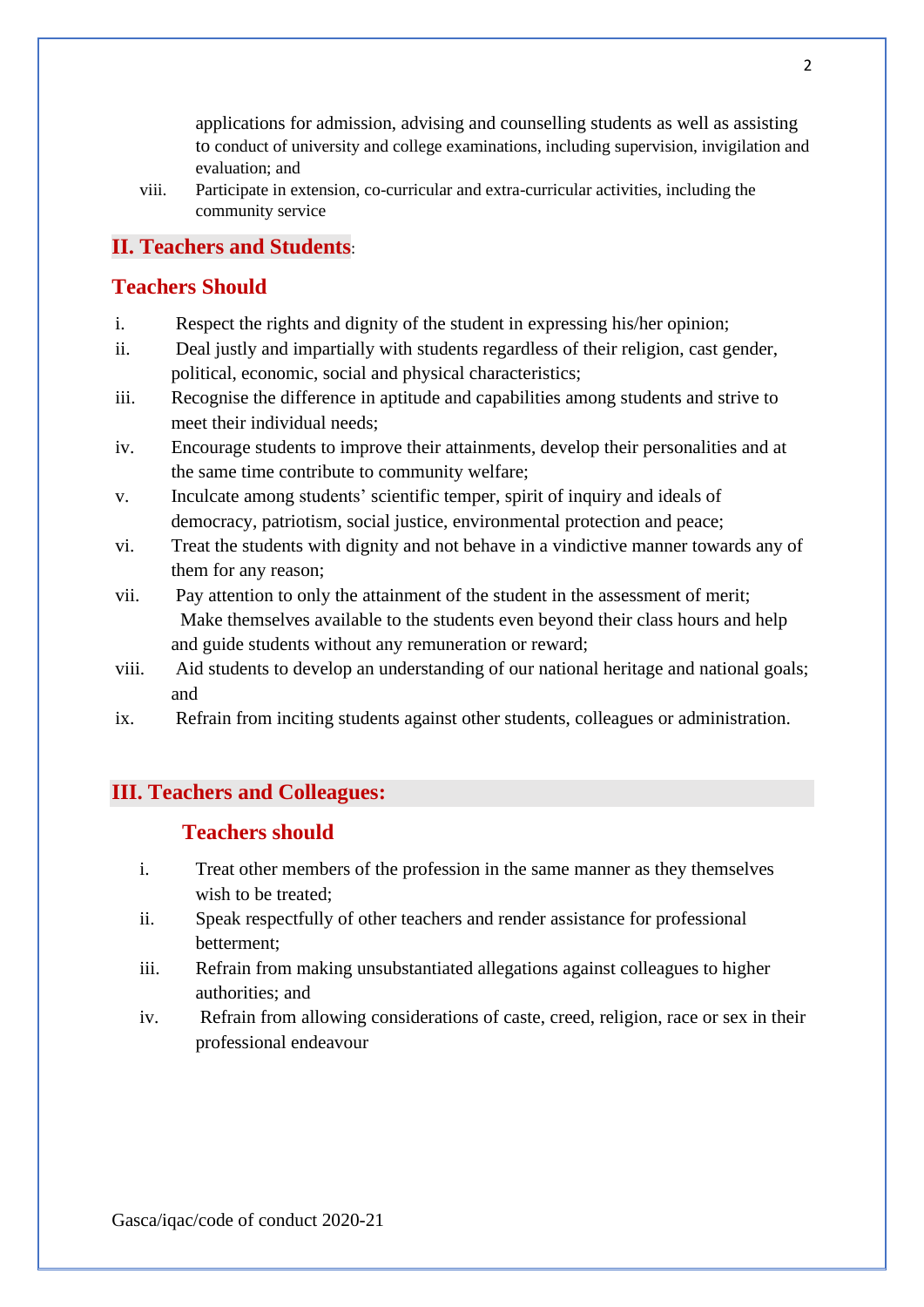### **IV. Teachers and Authorities**

### **Teachers should:**

- i. Discharge their professional responsibilities according to the existing Rules and adhere to procedures and methods consistent with their profession in initiating steps through their own institutional bodies and / or professional organizations for change of any such Rule detrimental to the professional interest;
- ii. Refrain from undertaking any other employment and commitment, including private tuitions and coaching classes which are likely to interfere with their professional responsibilities;
- iii. Co-operate in the formulation of policies of the institution by accepting various offices and discharge responsibilities which such offices may demand;
- iv. Co-operate through their organizations in the formulation of policies of the other institutions and accept offices;
- v. Co-operate with the authorities for the betterment of the institutions keeping in view the interest and in conformity with the dignity of the profession;
- vi. Adhere to the terms of contract;
- vii. Give and expect due notice before a change of position takes place; and
- viii. Refrain from availing themselves of leave except on unavoidable grounds and as far as practicable with prior intimation, keeping in view their particular responsibility for completion of academic schedule.

#### **V. Teachers and Non-Teaching Staff**

#### **Teachers should:**

- i. Treat the non-teaching staff as colleagues and equal partners in a cooperative undertaking, within every educational institution;
- ii. Help in the functioning of joint-staff councils covering both the teachers and the nonteaching staff.

### **VI. Teachers and Guardians**

#### **Teachers should:**

i. Try to see through teachers' bodies and organizations, that institutions maintain contact with the guardians, their students, send reports of their performance to the guardians whenever necessary and meet the guardians in meetings convened for the purpose for mutual exchange of ideas and for the benefit of the institution.